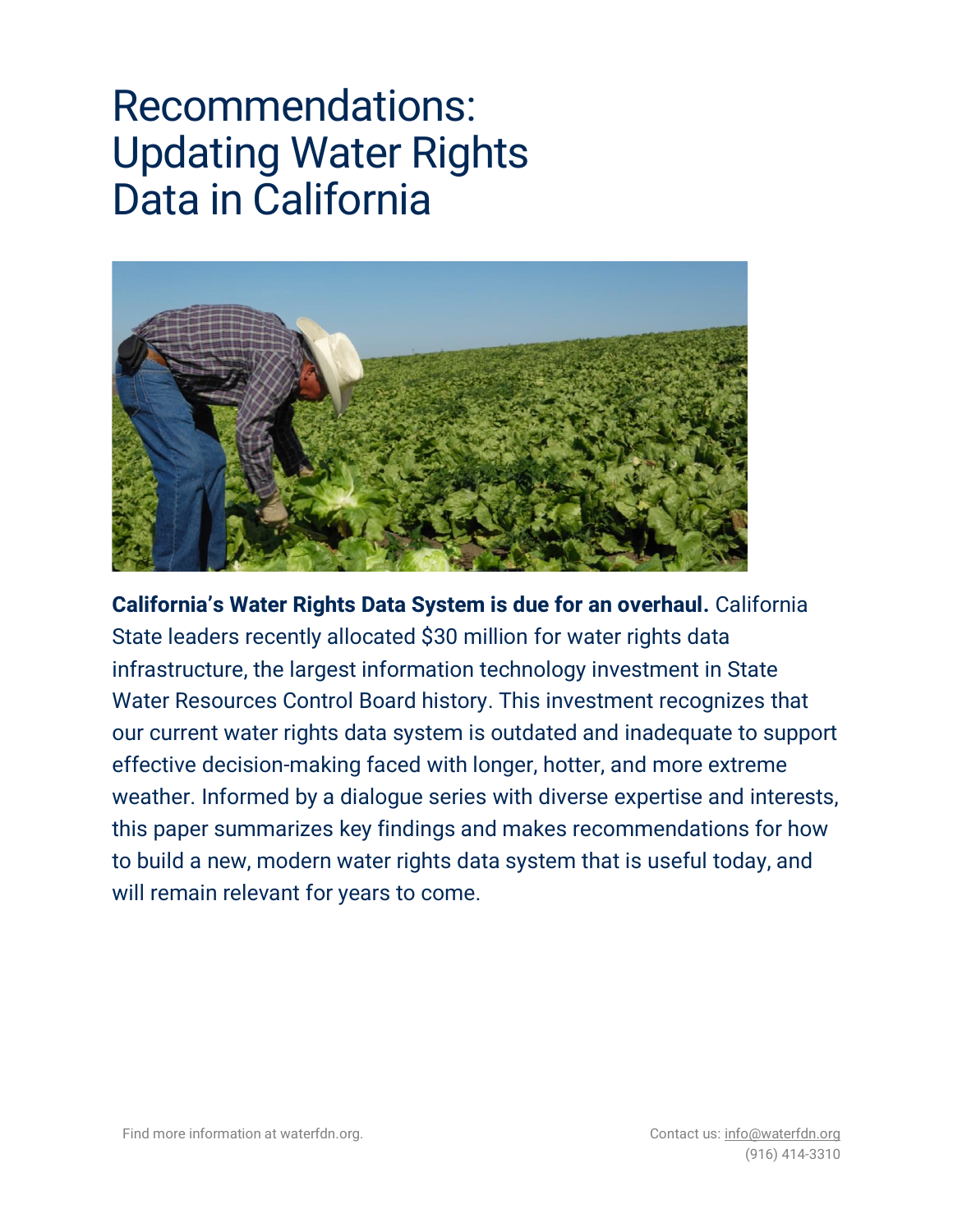### **Background**

California's current water rights data management system presents a range of challenges, being:

**Paper**: Many maps and other documents that help define water rights exist only on paper.

**Inflexible**: Changing or adding new functions to the current electronic data management system is difficult, and in many cases, impossible.

**Siloed**: The data management system is not federated. Data from different sources are stored in different forms and in different places, leading to gaps in documentation and preventing integration with other datasets.

State leaders have recognized that California's outdated water rights data system is not equipped to provide the State nor water rights holders the information necessary to deal with longer, hotter, and more extreme weather. As part of the state's 2021-22 budget, the Governor and Legislature allocated \$30 million to modernize the data system, representing the largest single investment in information technology infrastructure in the history of the State Water Resources Control Board (State Water Board), and the largest investment in water rights data in decades. In response, the State Water Board, in collaboration with the California Department of Technology, has launched "Updating Water Rights Data for California" (UPWARD).

While the limitations of the current data system are widely acknowledged, there is less clarity around solutions. UPWARD aims to develop solutions by modernizing the water rights system. A key component is developing an effective water rights data system that delivers timely and accurate information for water decisions, enabling better water management and increasing our resilience to climate extremes. Because the funding now available may not cover a full update to state-of-the-art standards, the most critical data management reforms should be prioritized. In early 2022, the Water Foundation worked with the Consensus Building Institute to facilitate a series of three dialogues about the opportunity that UPWARD presents to enhance water resilience in the face of ongoing climate change. We sought to identify areas of alignment around the most urgently-needed data reforms. Informed by these conversations, this paper summarizes key recommendations to the State Water Board about priority data needs, including areas that UPWARD should address to improve water decision-making.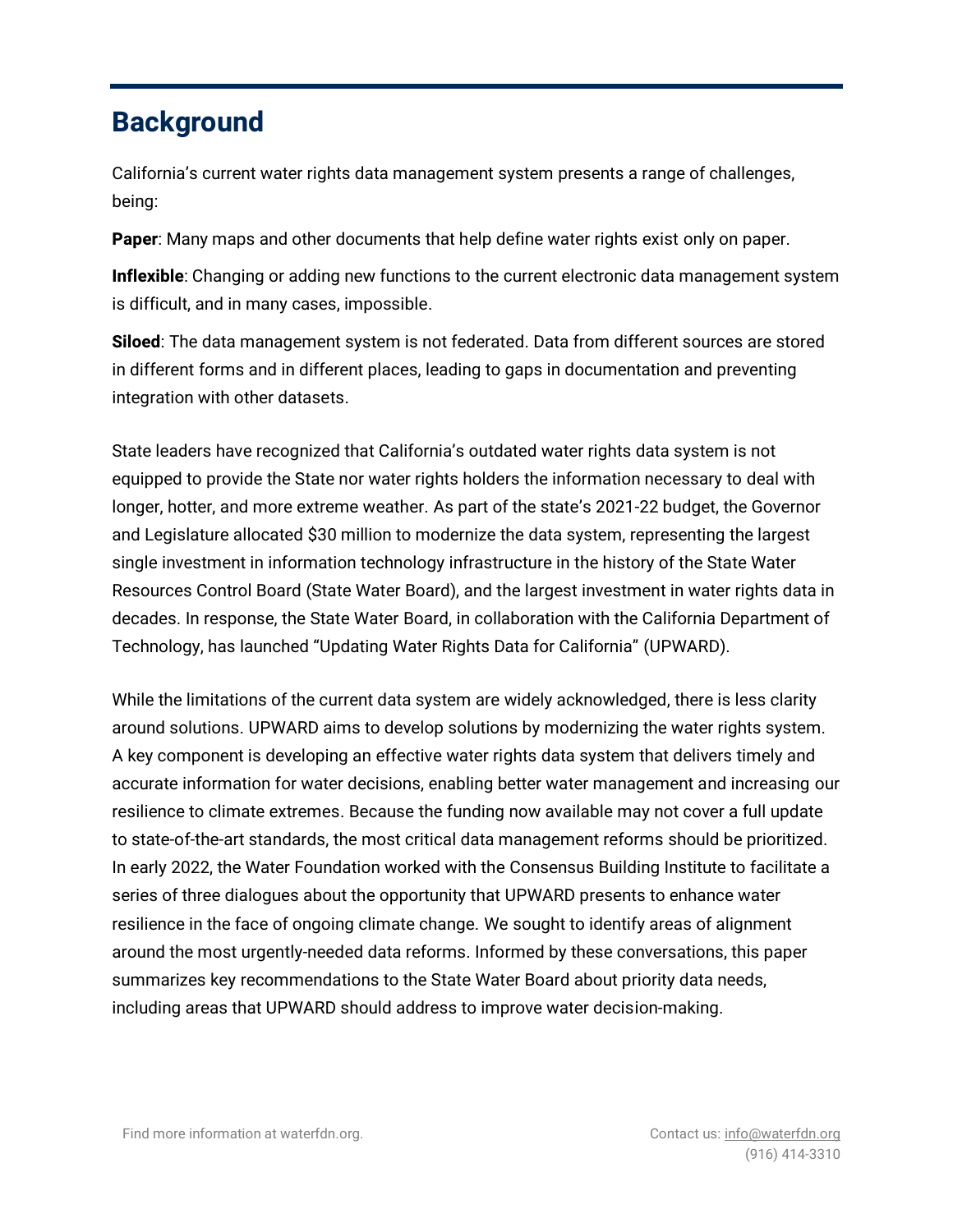#### **Participants**

We thank the following water leaders who participated in at least two dialogue sessions: Drew Atwater, Deputy General Manager, Moulton Niguel Water District Jessica Bean, *Environmental Program Manager, Division of Water Rights, State Water Board* Jennifer Clary, Executive Director, Clean Water Action California Matt Clifford, Staff Attorney, Trout Unlimited Juliet Christian-Smith, Senior Program Officer, Water Foundation Erik Ekdahl, Deputy Director of Water Rights, State Water Board Josué Medellín-Azuara, Associate Professor, UC Merced Mike Myatt, Program Officer, Water Foundation Tara Moran, Executive Director, CA Water Data Consortium Nell Green Nylen, Senior Research Fellow, Wheeler Water Institute, UC Berkeley Jack Rice, Owner, Western Resources Strategies and Board Member, Cal Rangeland Trust Elizabeth Salomone, General Manager, Mendocino County Russian River Flood Control and Water Conservation Improvement District Lester Snow, Board Member, California Water Service Group Brent Vanderburgh, Senior Engineering Geologist, State Water Board Willie Whittlesey, General Manager, Yuba Water Agency

**Water rights data are a particularly important ingredient for understanding and improving our water system. But they are currently difficult or impossible to use for many kinds of decision making, because California still relies largely on paper records. California's existing Electronic Water Rights Information System (eWRIMS) is incompletely populated and lacks the functionality and interoperability with other platforms. Because of this and other shortcomings, stakeholders and State agencies have trouble understanding how much water is available at particular places and times—information that is central to basic water allocation decisions and to planning for changes in future water availability (Kiparsky et al 2021).**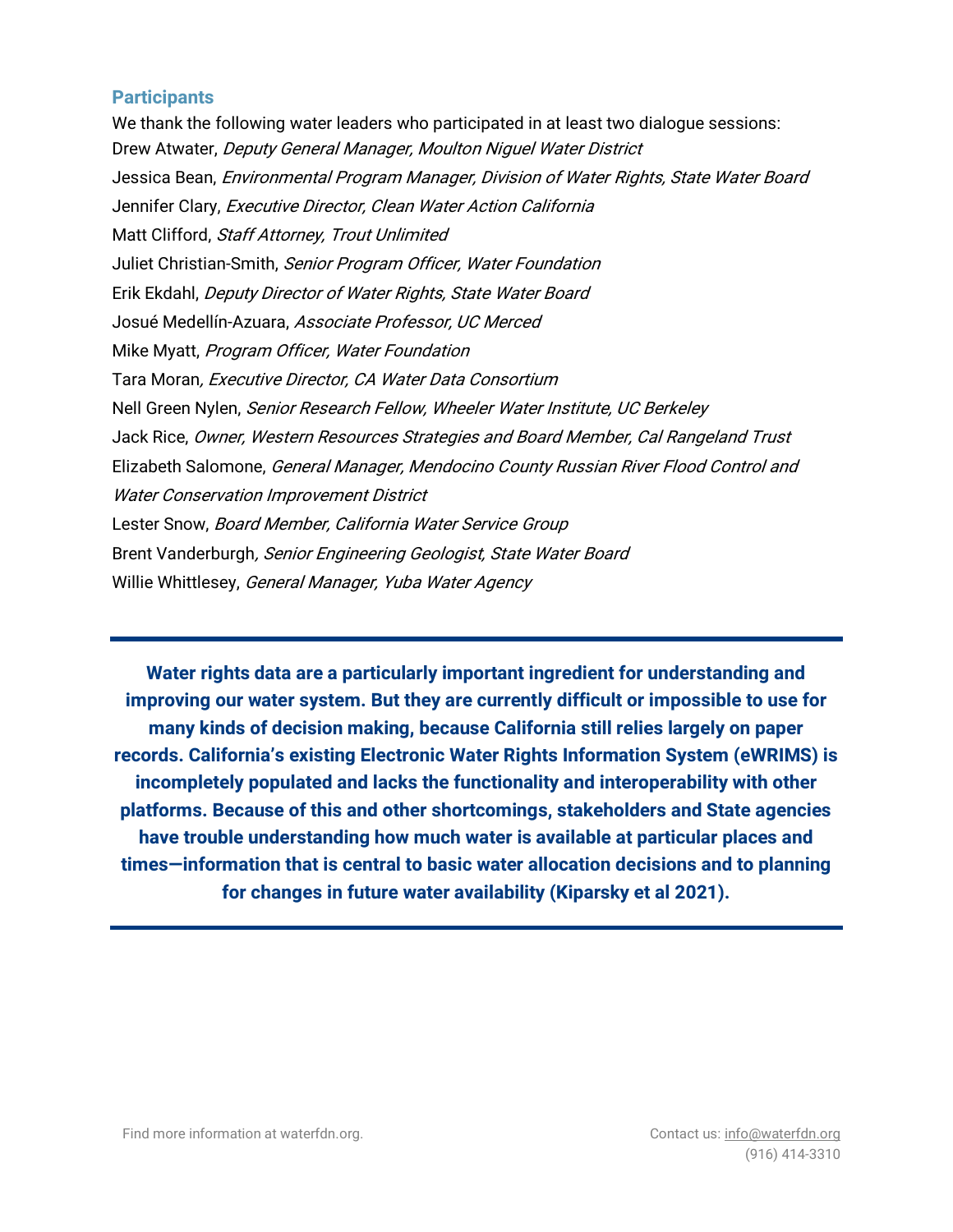## **Key Findings**

There are several reasons why an updated water rights data system is valuable. Dialogue participants ranked the following as the most important functions of a modern water rights data system:

- Supporting improved implementation of existing water rights system.
- Enabling the collection of higher quality diversion data (where, when, and how water is diverted and used).
- Facilitating better understanding of the tradeoffs in water allocation decisions.
- Improving the ability to obtain important information on existing rights (e.g., documents, history, diversion data).

The current water rights data management system is called the Electronic Water Rights Information Management System, or eWRIMS, and was originally released in 2007 for billing purposes. As such, it was never intended to be a central repository of water rights information. However, it has been adapted over the last fifteen years to allow users to search for water rights records and to file statements of water use and other required reports. While these functions are useful, they are incomplete. For example, water rights are not indexed or searchable by place of use (for more examples see [Appendix C](https://www.law.berkeley.edu/wp-content/uploads/2021/07/Piloting-a-Water-Rights-Information-System-for-California-July-2021.pdf) from Kiparsky et al 2021). In addition, because eWRIMS has been updated over time on an as-needed basis, it is far from comprehensive, with most records only able to be accessed as paper documents in the State Water Board Records Room. The UPWARD effort is focused on modernizing the eWRIMS system, by migrating it to a new platform, adding features, and converting paper records to digital formats that can be accessed online.

#### **Core Features of a Modern Water Rights Data Management System**

While the \$30 million investment will be transformational, those resources will only go so far (as is the case for all information technology investments). In the initial system, the State Water Board will need to prioritize the most essential improvements. We were pleased to learn that stakeholder groups agreed on many of the following essential improvements or "core features."

Core Features identified by this group include:

• User-friendly interface.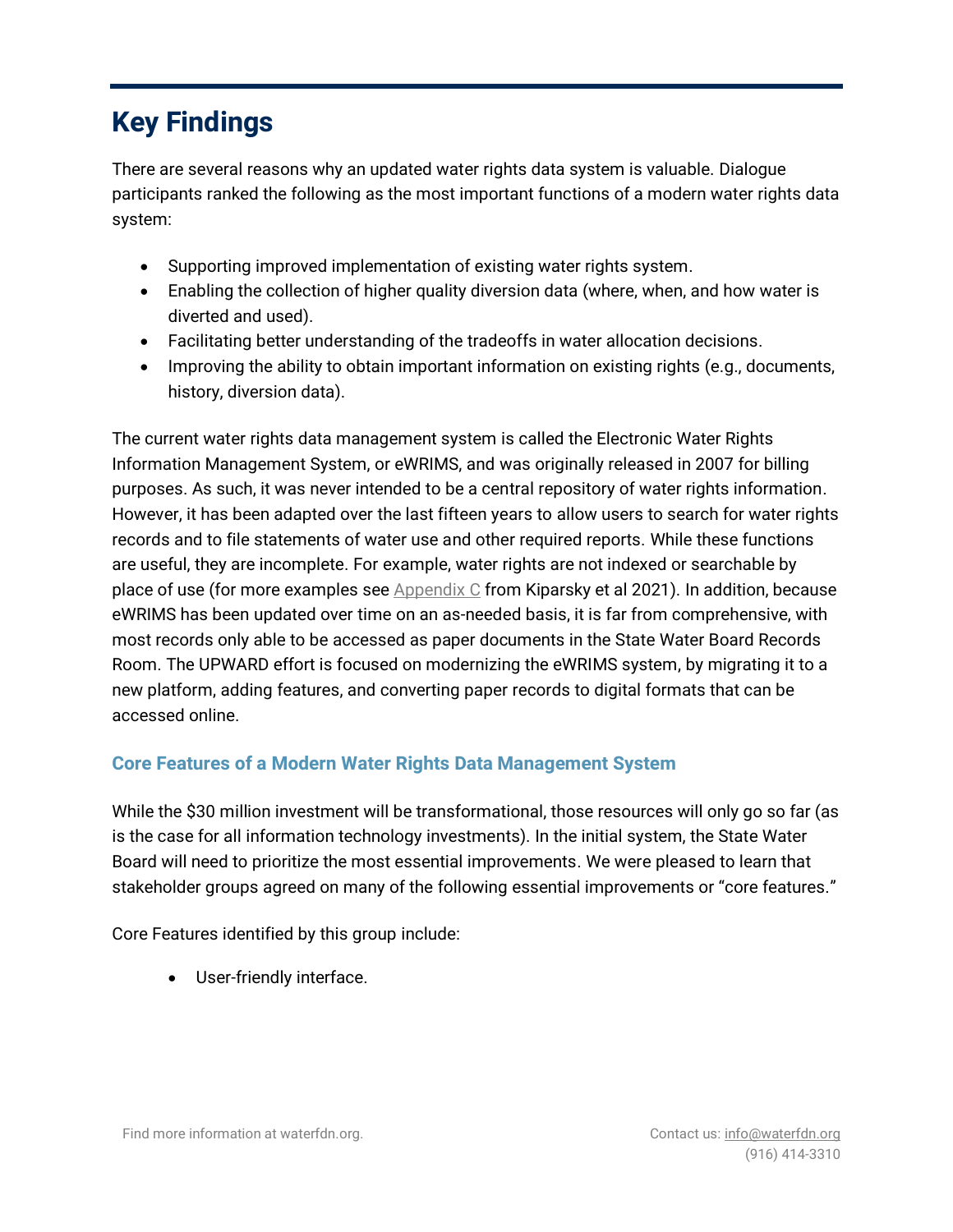- Digital, searchable water rights records.
- Accurate information (e.g., data validation for annual water use reports).
- Ability to search by key water rights identifiers and other metadata.
- Ability to conduct geospatial searches for water right features based on userselected areas or pre-defined areas (e.g., watersheds or watercourses).
- Ability to access water rights annual reporting data and metered data.
- Ability to integrate direct water measurements (e.g., real-time telemetry).

First and foremost, participants prioritized digitizing all paper water rights records since 2007. This was considered foundational to a more functional water rights data system. Secondly, participants agreed that digitization should be done using optical character recognition (OCR) to extract searchable and editable text. There was also input that the OCR could focus on a smaller set of fields (for example: permit number, license number, addresses, location information).

Participants emphasized that the accuracy of the data is also foundational. Thus, it will be important to validate self-reported water use data, which is subject to human error, moving forward. In addition, the data system should be able to accept direct water measurements, such as real-time telemetry.

#### **Enhanced Features**

Beyond these core features, participants identified multiple enhanced features that may be beyond the current budget but should be targeted for future phases of work. These include the ability to:

- Display geospatial watershed attributes, such as orders, emergency actions, and environmental/biological needs.
- Visualize trends at various scales (individual right, groups of rights, watersheds, etc.),
- Integrate external data sources, such as stream gage data.
- Automate customer service tools (emails, reminders, alerts).
- Provide education and learning opportunities (e.g., you used this much last year, similar properties are using this much).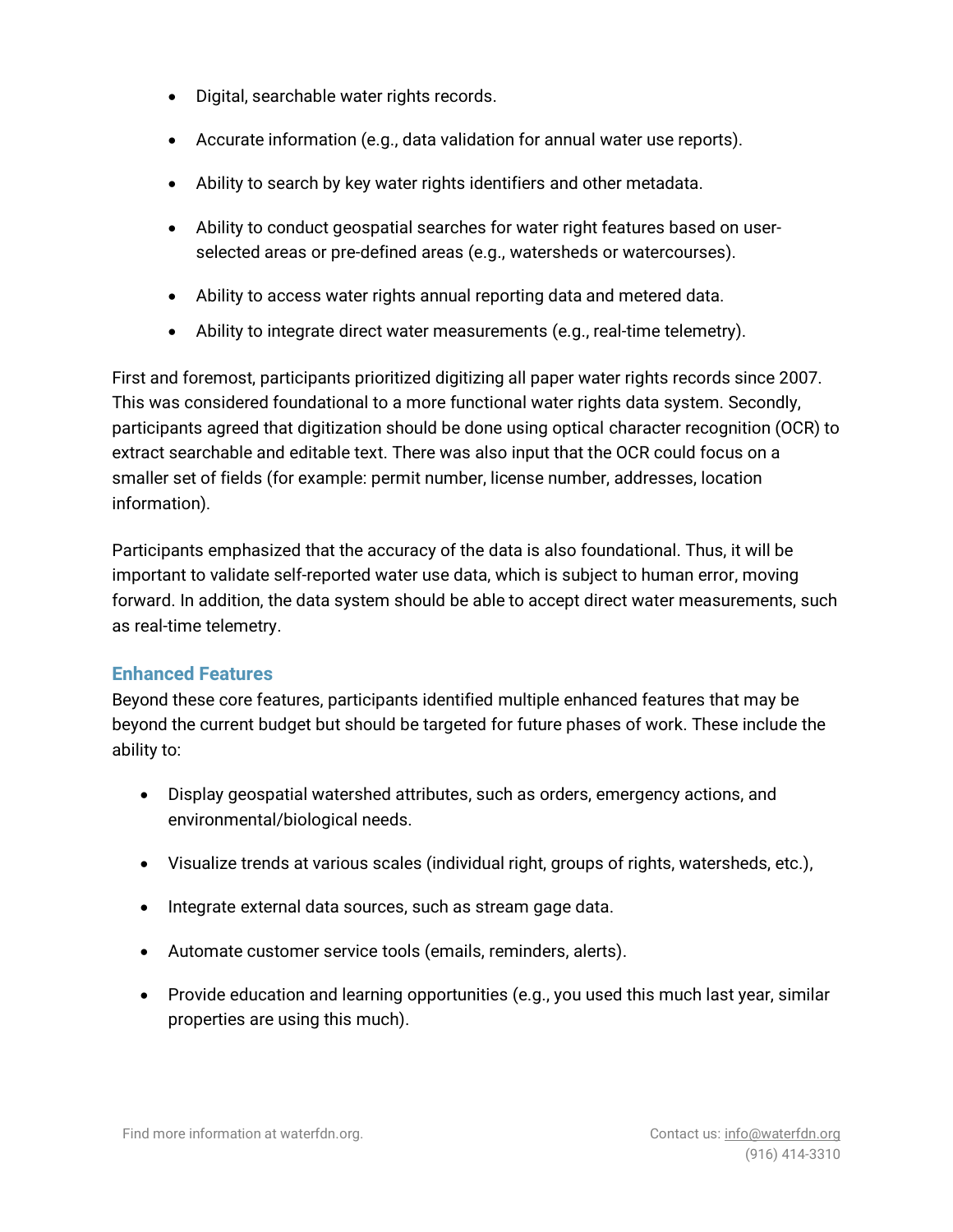- Reconcile records when importing eWRIMS data (conduct quality assurance and quality control on existing records).
- Provide real-time analysis of individual or grouped diverters impact by stream reach or watershed.
- Compare "reported" data to actual data.

## **Recommendations**

While the dialogue series focused on elements of a water rights data management system, participants also discussed other concepts related to water rights data modernization. Based on this feedback and findings from participants in the dialogue series, the Water Foundation has developed some recommendations for the State Water Board as it deploys millions of dollars to transform the water rights data management system.

**Communicate the value of the data.** Potential users need to understand why water rights and diversion data that the state collects are needed and how they inform decision-making.

**Engage with users.** Different users need to understand how to interact with the new water rights system. Consider using different approaches to incorporate feedback from different users throughout the UPWARD project, such as holding public workshops or webinars to primarily educate and reach a larger, non-technical audience, combined with convening smaller groups of diverse stakeholders who are interested in engaging deeply on technical issues.

**Meet with users where they are.** Farmers and communities want the State Water Board to come see how they operate on the ground. This would highlight that agency's important information sharing and gathering roles, not just enforcement. Similarly, the State Water Board could partner with organizations to identify and join local convenings and workshops where different audiences will already be in attendance.

**Start simple and build with the future in mind.** Consider limiting the initial scope to smoothly implement a few core features, while developing a plan to build out extended features over time. Create a flexible data system that is useful today and will support expanded functionality down the road.

**Consider use cases.** Set the system up to succeed by designing it with important use cases in mind. Design data entry interfaces—including the interface for water right reporting—to